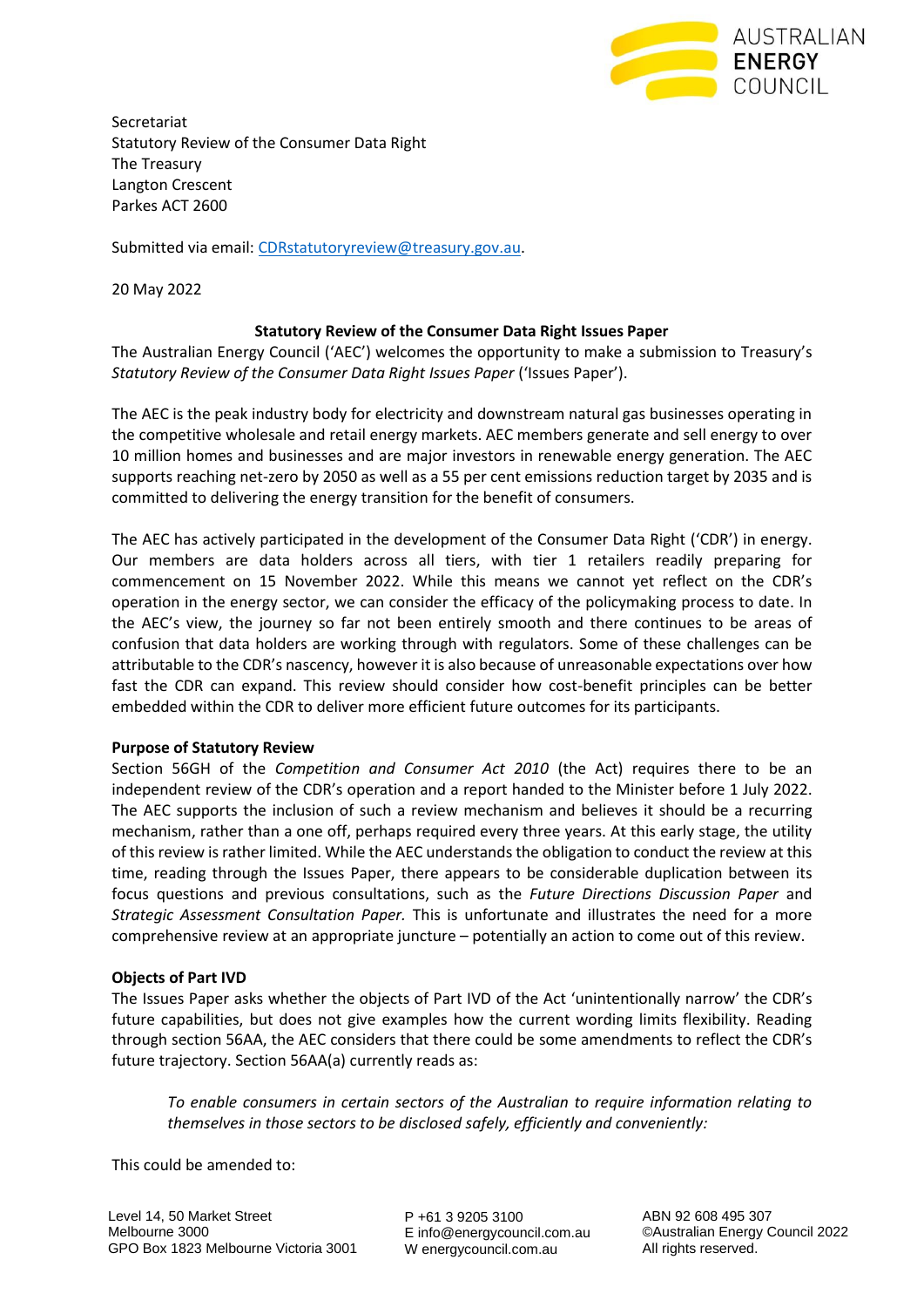

*To enable consumers in designated sectors or datasets of the Australian economy to access information relating to themselves safely, efficiently and conveniently:* 

When determining whether the disclosure is efficient, the ACCC should be required to give weight to economic efficiency and the likely costs and benefits of a customer accessing that data.

### **Future Implementation of the CDR**

Reiterating the views expressed in previous AEC submissions, speculation about the CDR's future capabilities must be tempered by an appreciation of the likely consumer uptake and a commitment to upholding strong customer protections. Keeping this in mind, the AEC encourages Treasury to ensure any use cases presented to this Issues Paper are:

a) Likely to benefit a reasonable portion of customers. Right now, customer awareness of the CDR is low.

b) Proportionate to the costs. Developing more use cases does not lead to greater benefits if customer uptake is minimal. This is particularly important in scenarios where the use cases propose to amend already functioning processes within sectors.

c) Respectful of customer protections. Lowering existing customer protections to enable use cases may not negatively impact every customer, but the number of negatively impacted customers will surely increase.

The energy industry has seen in the past, through the Victorian rollout of smart meters, the negative cost impacts of policies that promise exciting use cases but fail to eventuate. A 2015 [review](https://www.audit.vic.gov.au/report/realising-benefits-smart-meters?section=) from the Victorian Auditor-General found that few of the promised benefits had been realised, while Victoria's electricity consumers had paid an estimated \$2.239 billion to fund the rollout. The AEC considers it is important then that Treasury properly assesses how the initial framework in energy is functioning before implementing any expansion. A rushed expansion risks placing unreasonable costs and regulatory burden on future tiers as they prepare to commence.

## **Division of Responsibilities**

Something the AEC believes this review should consider is the division of responsibilities between key players, namely Treasury, the ACCC, Data Standards Body (DSB), industry, and industry regulators and operators (in energy's case, the Australian Energy Regulator (AER), the Australian Energy Market Commission (AEMC), and the Australian Energy Market Operator (AEMO)). While engaging on important CDR issues, the AEC has sometimes found it unclear what body or organisation was the responsible decision maker and there appeared to be administrative confusion between the respective bodies over who held responsibility for which roles. At times, this has had reduced the quality of consultation and made it difficult for data holders to receive the guidance they need on grey areas in the CDR ecosystem.

As part of its response to question five, the review should look at how the delivery of functions under the CDR can be improved. The AEC considers that the starting point should be placing stronger obligations on Treasury to refer to the industry regulator. Under section 56AE of the Act, Treasury is required to consult with the 'person or body that the Secretary believes to be the primary regulator of the sector that the instrument would designate'. This obligation was not undertaken in energy because the Minister designated the energy sector as a priority sector (along with banking and telecommunications).

The AEC believes this requirement to consult should become a rolling obligation for future CDR expansions, in particularly write access and the other reforms being considered in the Future

P +61 3 9205 3100 E info@energycouncil.com.au W energycouncil.com.au

ABN 92 608 495 307 ©Australian Energy Council 2022 All rights reserved.